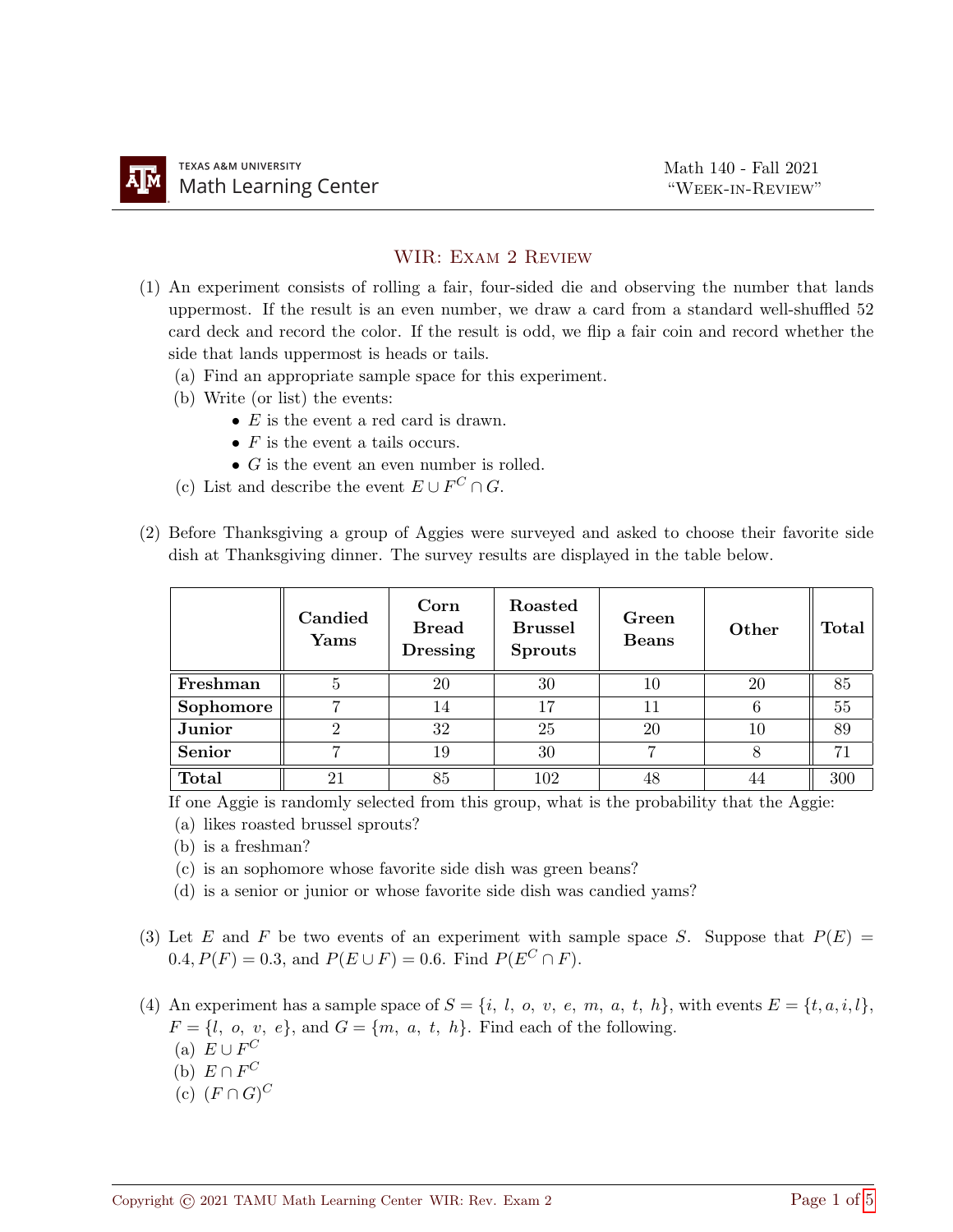(5) Let  $S = \{s_1, s_2, s_3, s_4, s_5\}$  be the sample space associated with the following **partial** probability distribution table.

| Outcome     | $s_1$          | $s_2$ | $s_3$ | $S_4$ | $s_5$ |
|-------------|----------------|-------|-------|-------|-------|
| Probability | $\frac{3}{20}$ | 20    |       | 20    | 20    |

Let  $E = \{s_3, s_4\}, F = \{s_4, s_5\}, \text{ and } G = \{s_1, s_2, s_3\}, \text{ find:}$ 

(a)  $P(E)$ .

- (b)  $P(F^C)$ .
- (c)  $P(E \cap G)$ .
- (d)  $P(G \cup E)$ .
- (e)  $P(F \cap G)$ .
- (6) An experiment consists of rolling two distinguishable four-sided die and observing the two numbers that land uppermost.
	- (a) Let Y be the random variable denoting the number of fours that land uppermost on the dice. Create the probability distribution for Y .
	- (b) Let X be the random variable denoting the product of the two numbers. Create the probability distribution for  $X$  and then find the expected value for  $X$ .
- $(7)$  Use the given **partial** histogram below, to answer the questions that follow.
	- (a) Compute the value of  $P(X = 4)$ .
	- (b) Compute the value of  $P(X \leq 2)$ .
	- (c) Compute the value of  $P(-2 < X \leq 4)$ .
	- (d) Compute the value of  $P(X \geq 0)$ .
	- (e) Calculate  $E(X)$ .

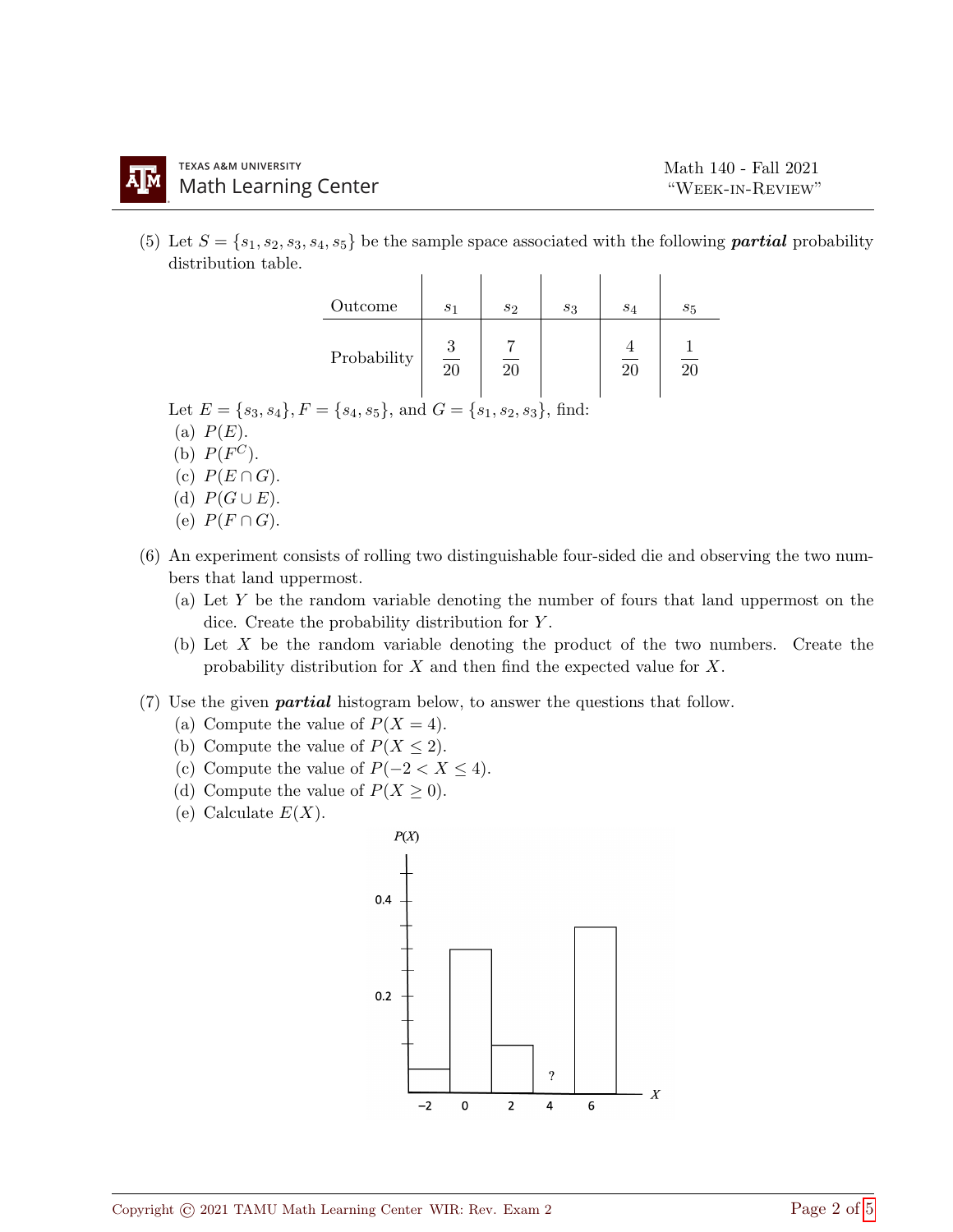- (8) You pay \$8 to roll two fair five-sided dice (each numbered 1-5), noting the numbers rolled on each die. If you roll a double, you win \$20. If you roll different numbers that have a sum less than 4, you win \$40. Otherwise you win nothing.
	- (a) Create the probability distribution table for the random variable  $X$  where  $X$  represents your net winnings.
	- (b) Calculate  $E(X)$  and interpret your answer. Round your answer to two decimal places.
- (9) For the linear programming problem below, define the variables, set up the objective function and constraints, then determine if it is a standard maximization problem. A company manufactures Products A, B, and C. Each product is processed in three departments: Dept. I, Dept. II, and Dept. III. The total available labor-hours, per week, for departments I, II, and III are 800 hours, 1080 hours, and 840 hours, respectively. The number of labor-hours required to manufacture each product in each department, as well as the profit realized per product for each of the three products are displayed in the table below.

|           |         | Product A   Product B   Product C |         |
|-----------|---------|-----------------------------------|---------|
| Dept. I   | 3 hours | 1 hour                            | 3 hours |
| Dept. II  | 4 hours | 2 hours                           | 2 hours |
| Dept. III | 2 hours | 3 hours                           | 1 hour  |
| Profit    | \$16    | \$20                              | \$15    |

How many units of each product should the company produce each week to maximize their profit?.

 $(10)$  The initial and final simplex tableau for the scenario described in problem  $#9$  above are given below. Find the pivot element in the initial tableau and then find and interpret each variable of the final tableau in the context of the problem.

## initial tableau

| $\boldsymbol{x}$ | U | $\boldsymbol{z}$ | $S_1$ | $s_2$ $s_3$ | P | const. |
|------------------|---|------------------|-------|-------------|---|--------|
|                  |   |                  |       | 0           | O | 800    |
|                  |   | $\mathfrak{D}$   | 0     | 0           |   | 1080   |
|                  |   |                  |       |             |   | 840    |
| 16               |   | $-15$            |       |             |   |        |

## final tableau

|  | $y \, z$ | $s_1$                                                                                       | $s_2$ $s_3$ | $P$ const.                                                                |
|--|----------|---------------------------------------------------------------------------------------------|-------------|---------------------------------------------------------------------------|
|  |          |                                                                                             |             | $\begin{bmatrix} 7/8 & 0 & 1 & 3/8 & 0 & -1/8 & 0 & 195 \end{bmatrix}$    |
|  |          | $\begin{vmatrix} 3/2 & 0 & 0 & -1/2 & 1 & -1/2 & 0 \end{vmatrix}$                           |             | 260                                                                       |
|  |          | $\begin{array}{ c c c c c c c c } \hline 3/8 & 1 & 0 & -1/8 & 0 & 3/8 \ \hline \end{array}$ |             | 215                                                                       |
|  |          |                                                                                             |             | $\begin{bmatrix} 37/8 & 0 & 0 & 25/8 & 0 & 45/8 & 1 & 7225 \end{bmatrix}$ |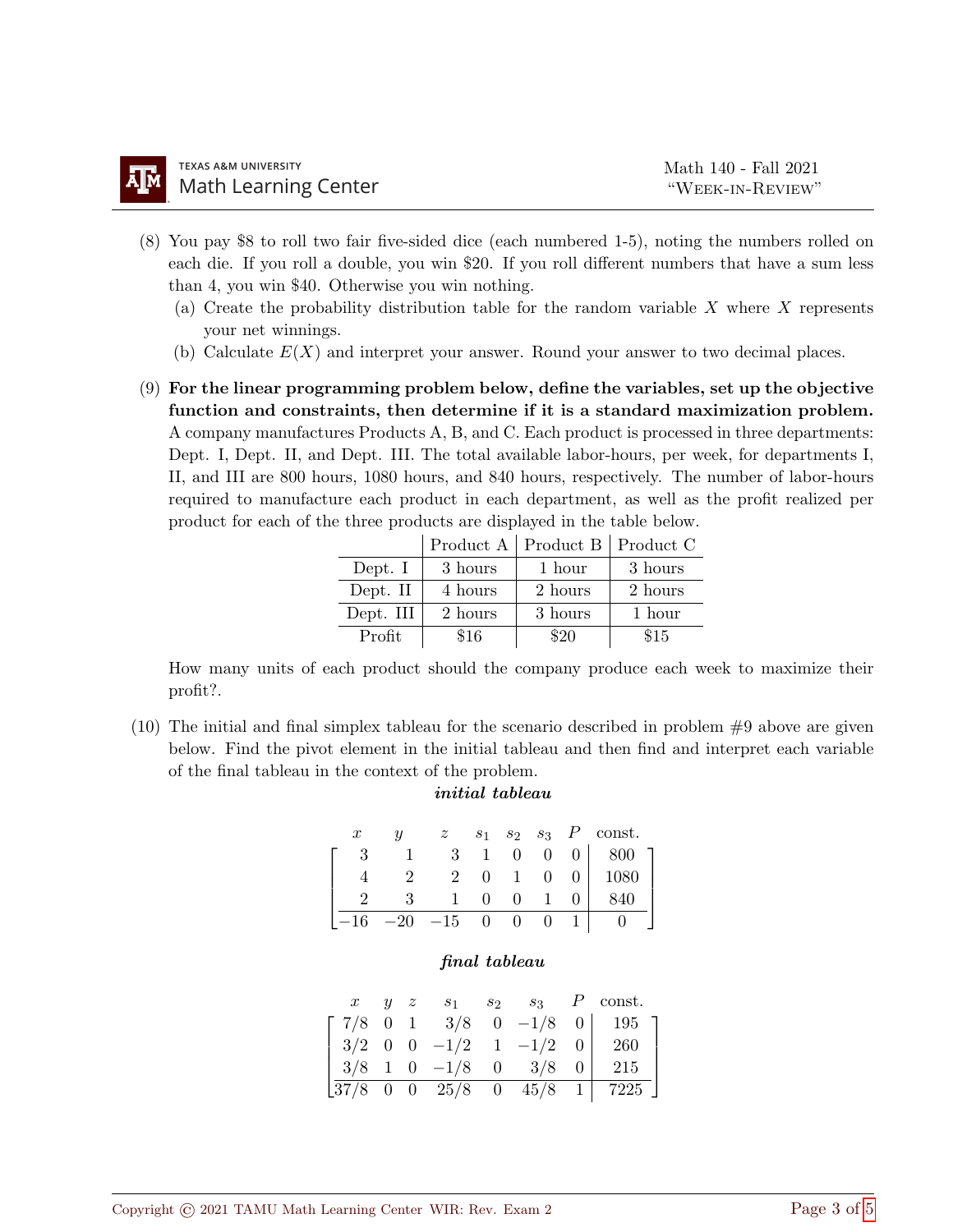

(11) Write the initial simplex tableau, if possible, for the linear programming problem. If it is not possible to write the initial simplex tableau, explain why not.

> Objective: Maximize  $p=\frac{1}{2}$  $\frac{1}{2}x + 3y + z + 4w$  subject to:

- $\sqrt{ }$  $\int$  $\overline{\mathcal{L}}$  $x + y + z + w \leq 40$  $2x + y - 10 \leq z + w$  $y \geq 5w$  $w, x, y, z \geq 0$
- (12) The lines  $x = 0, y = 0, -x + 3y = 36, x + 3y = 48$ , and  $2x + 3y = 60$  are graphed below.
	- (a) State whether Regions A and B are bounded or unbounded.
	- (b) Determine the system of linear inequalities that represent Region A and Region B.
	- (c) Then find the maximum and minimum values for each region given the objective function  $M = 8x + 6y$ .